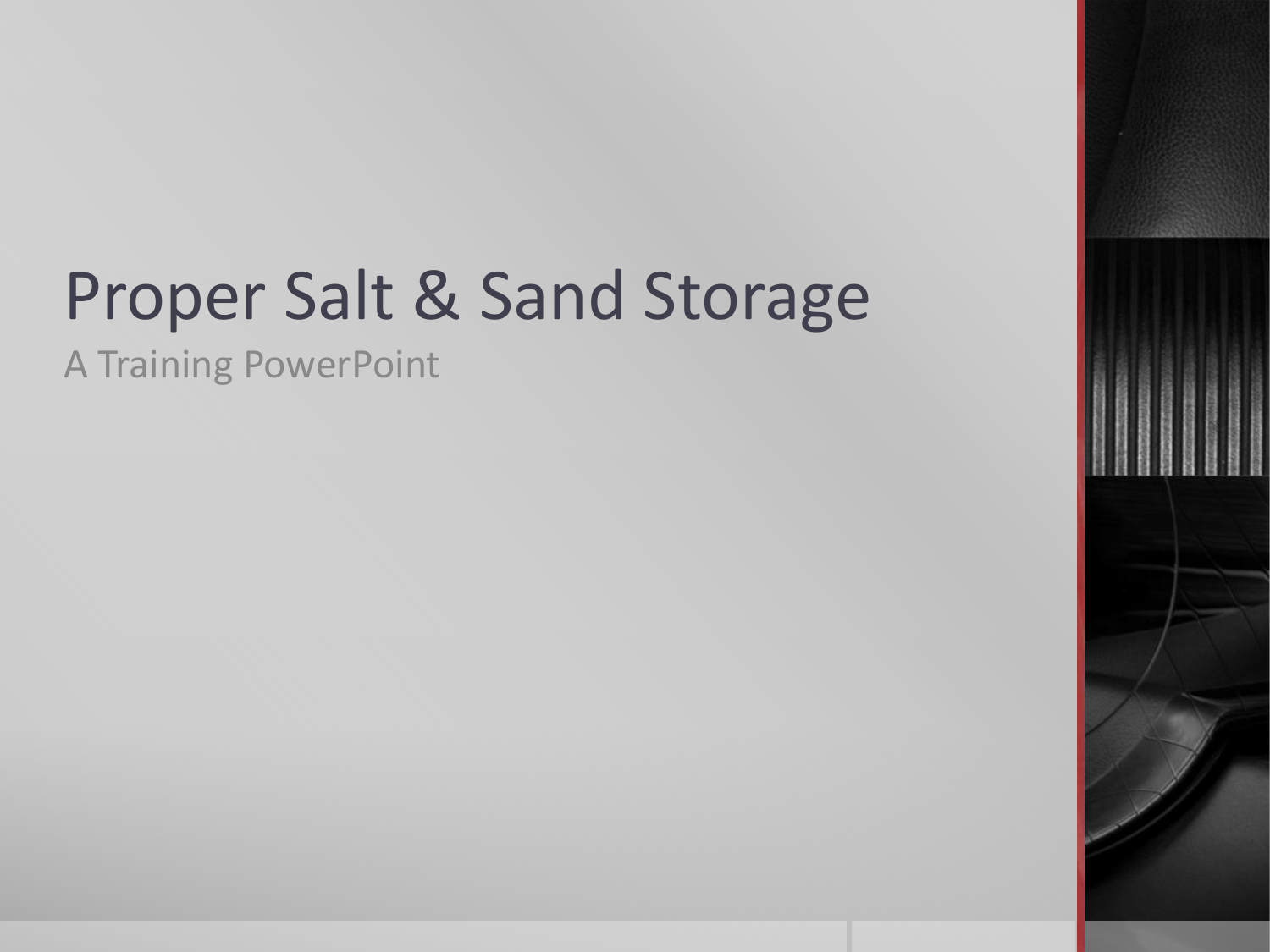## Pollution Prevention

- Facilities should be located on flat sites away from surface water and on impervious surfaces that are easily protected from overland runoff.
- Salt should be stored under cover to prevent a loss due to runoff.
- **Place salt piles in areas not subject to flooding.**
- Contain storm water runoff from areas where salt is stored by using buffers to diffuse runoff before entering water bodies.
- Use diversion berms to minimize run-on to storage areas.
- **EXEC** Cleanup "track out" after storm events.
- Salt should be stored on an impermeable pad, not on the ground. Asphalt is the most widely used material for pads, since salt has little effect on it. However, concrete is sometimes used. Concrete must be high quality, air-entrained and treated with linseed oil or asphalt-type coatings to reduce chloride penetration, and prevent scaling or spalling (i.e. flaking).